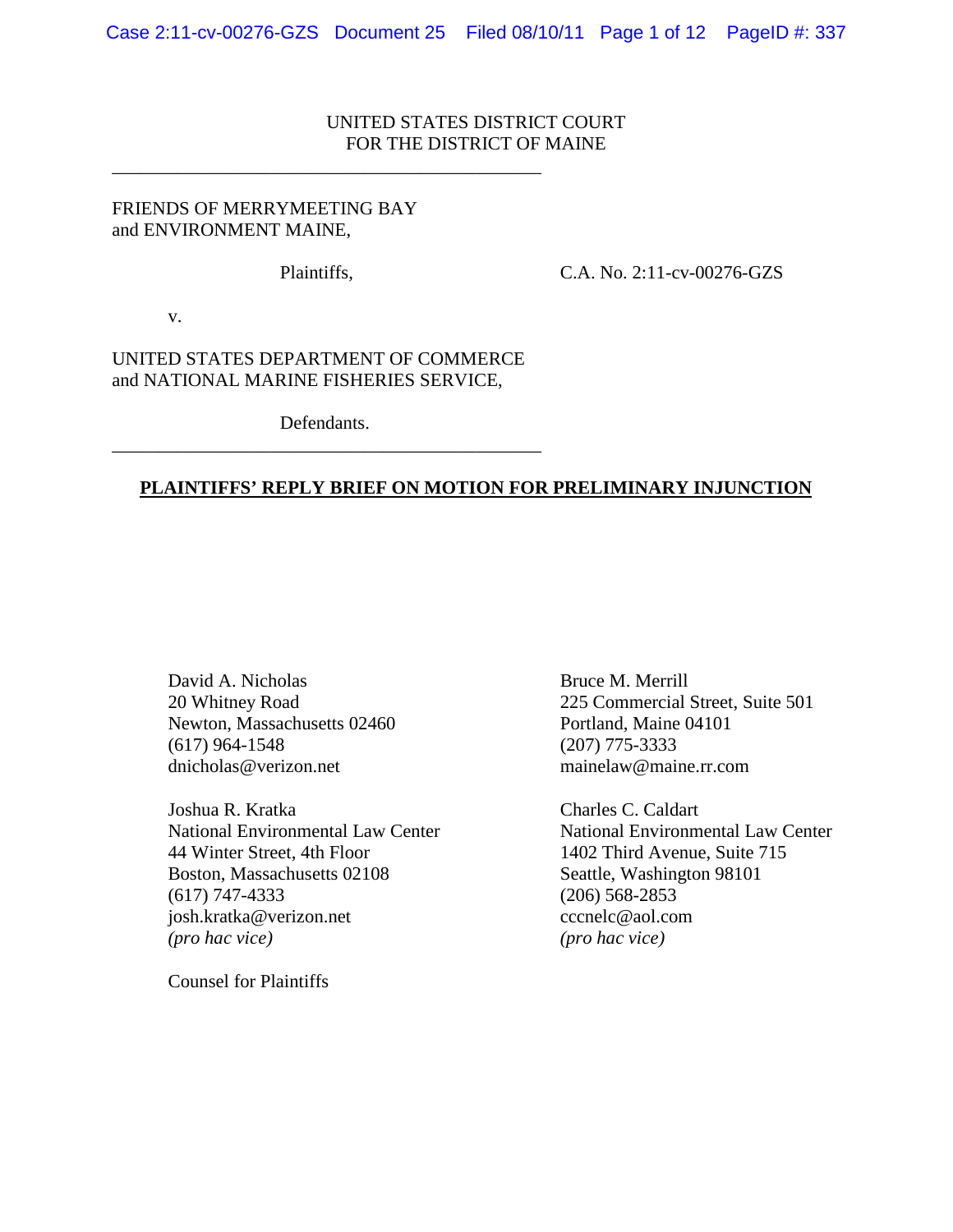#### **I. THE FEDERAL POWER ACT REVIEW PROVISION IS NOT APPLICABLE.**

In an attempt to avoid review in this (or any) Court, NMFS argues that Plaintiffs' sole remedy would be to avail themselves of the administrative and judicial review procedures specified in a section of the Federal Power Act ("FPA"). Opp. at 11-15. NMFS is wrong. The FPA section in question, 16 U.S.C. § 825l, which dates back to 1935, does not provide a right to challenge decisions made by NMFS. Rather, it specifies the procedure to be followed by those seeking to challenge "an order *issued by the Commission* [FERC] in a proceeding *under this chapter* [the Federal Power Act]." Id. § 8251(a) (emphasis added). <u>See City of Tacoma v.</u> Taxpayers of Tacoma, 357 U.S. 320, 335-36 (1958) (16 U.S.C. § 825l(b) "is written in simple words of plain meaning and leaves no room to doubt the congressional purpose," which was to stipulate the mechanism "for judicial review of *the Commission's* orders.") (emphasis added).

In this case, Plaintiffs neither challenge an order issued by FERC nor invoke the requirements of the FPA. Instead, they seek an order declaring that NMFS abdicated its statutory obligations under the ESA when it determined that reconstruction of the Worumbo dam could proceed under the "emergency" consultation procedures specified in 50 C.F.R. § 402.05, a regulation issued by NMFS and the U.S. Fish and Wildlife Service ("the Services") under the ESA. Plaintiffs could not do this in the context of a FERC appeal, especially since there would be no right under the FPA to join NMFS in such an appeal.<sup>[1](#page-1-0)</sup> (Indeed, the FERC order from which NMFS argues Plaintiffs should be appealing – the July 12, 2011, letter from Gerald E. Cross of FERC to Bearl S. Keith of Miller Hydro Group ("Miller") – does not mention, let alone discuss, NMFS, the ESA consultation process, or the NMFS emergency regulation. See Ex. 1 to NMFS's Request for Judicial Notice.) In effect, NMFS asks this Court to conclude that the FPA

<span id="page-1-0"></span><sup>&</sup>lt;sup>1</sup> The absence of NMFS would materially affect Plaintiffs' position, as FERC could claim the mantle of approval from the expert ESA agency – NMFS – yet Plaintiffs could not directly confront that agency with the arguments against its determination.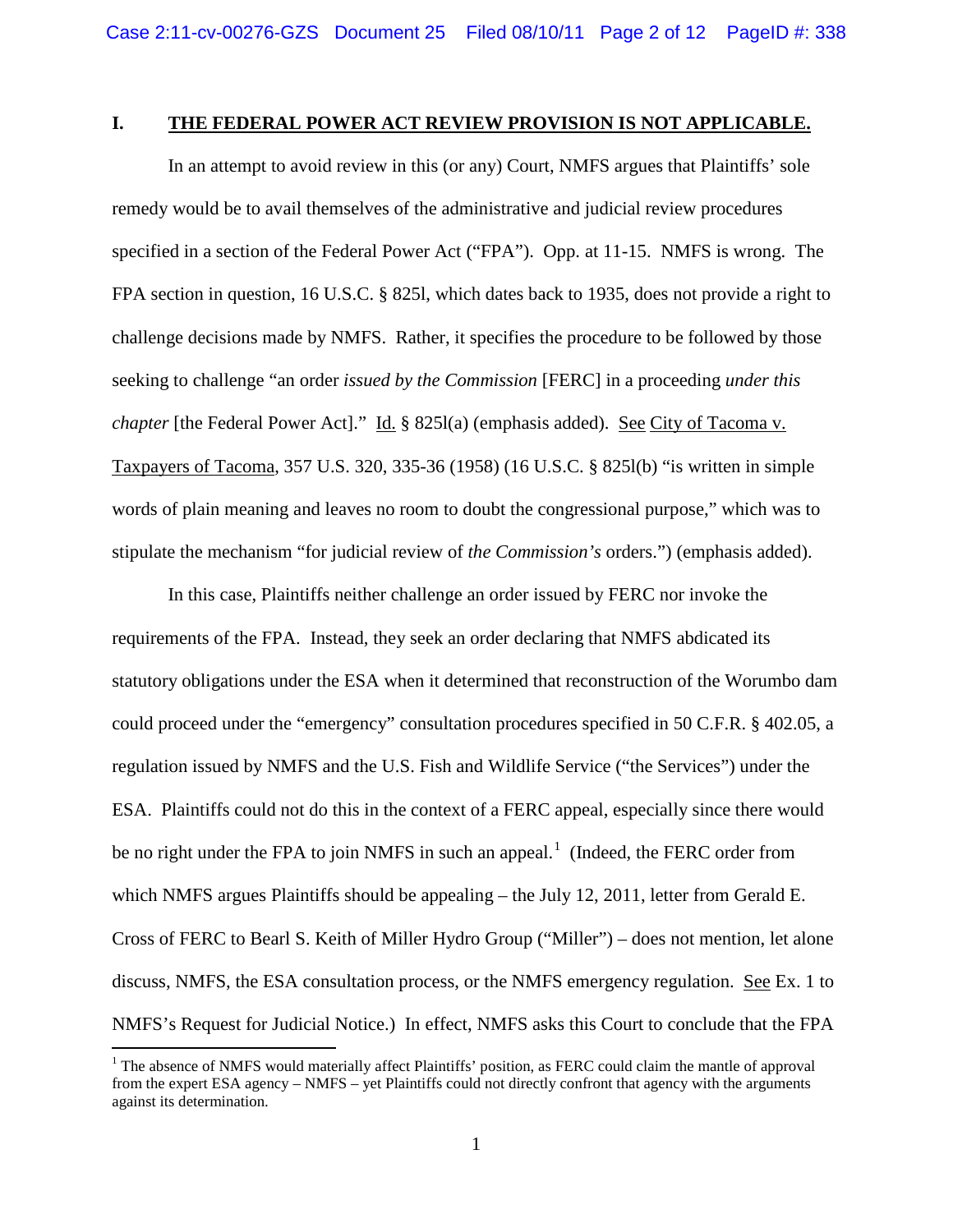jurisdictional provision, which by its terms governs appeals of FERC orders, also operates to insulate all other federal government agencies from suits seeking to compel their allegiance to federal law in their regulation of FERC-regulated facilities. Had this been congressional intent, surely Congress would have said as much in the "simple words" of the statute itself. To the contrary, the law is clear that the FPA neither obviates the need for FERC-regulated facilities, such as hydroelectric dams, to comply with federal environmental laws, nor excuses other federal regulatory agencies from implementing those laws at such facilities. See Monangahela Power Co. v. Marsh, 809 F.2d 41 (D.C. Cir. 1987) (Army Corps of Engineers has regulatory authority under Clean Water Act over discharge of fill material to navigable waters from hydroelectric dam construction project); cf. Tennessee Valley Auth. ("TVA") v. Hill, 437 U.S. 153 (1978) (operation of hydroelectric dam halted by suit brought under Section 7 of the ESA).

Moreover, even if, as NMFS suggests, one *were* to treat Plaintiffs' claim against NMFS as a challenge to "an order issued by the Commission," it is clear from the terms of 16 U.S.C. § 825l that it does not apply here. This provision governs judicial review of FERC orders by "[a]ny party to a proceeding under this Act." Plaintiffs are not a party to any FERC proceeding; indeed, there is no "proceeding" of which to be a party. As the cases cited by NMFS show, a proceeding is one in which there are hearings, or other opportunities for the public to participate and be a "party" (usually by intervention).<sup>[2](#page-2-0)</sup> Here, FERC provided no notice of any decision (to invoke emergency ESA consultation procedures or regarding the dam replacement project in general). Nor did FERC seek comments, or hold hearings (or even public meetings). In short,

<span id="page-2-0"></span><sup>&</sup>lt;sup>2</sup> See Opp. at 12 (citing Missouri Coal. For Env't v. FERC, 544 F.3d 955 (8th Cir 2008) (public meetings and comment on Environmental Assessment ("EA") documents under the National Environmental Policy Act ("NEPA")); Save Our Streams Council v. Yeutter, 887 F.2d 908 (9th Cir. 1989) (FERC licensing proceeding); City of Tacoma v. NMFS, 383 F. Supp. 2d 89 (D.D.C. 2005) (FERC licensing proceeding)). A FERC order in the underlying administrative proceeding in Missouri Coal. shows that FERC had issued a scoping document for the project in question, held two public scoping meetings, issued a draft EA, and taken comments on the scoping document and EA. In re Ameren UE, 2007 FERC LEXIS 2325 (Dec. 20, 2007).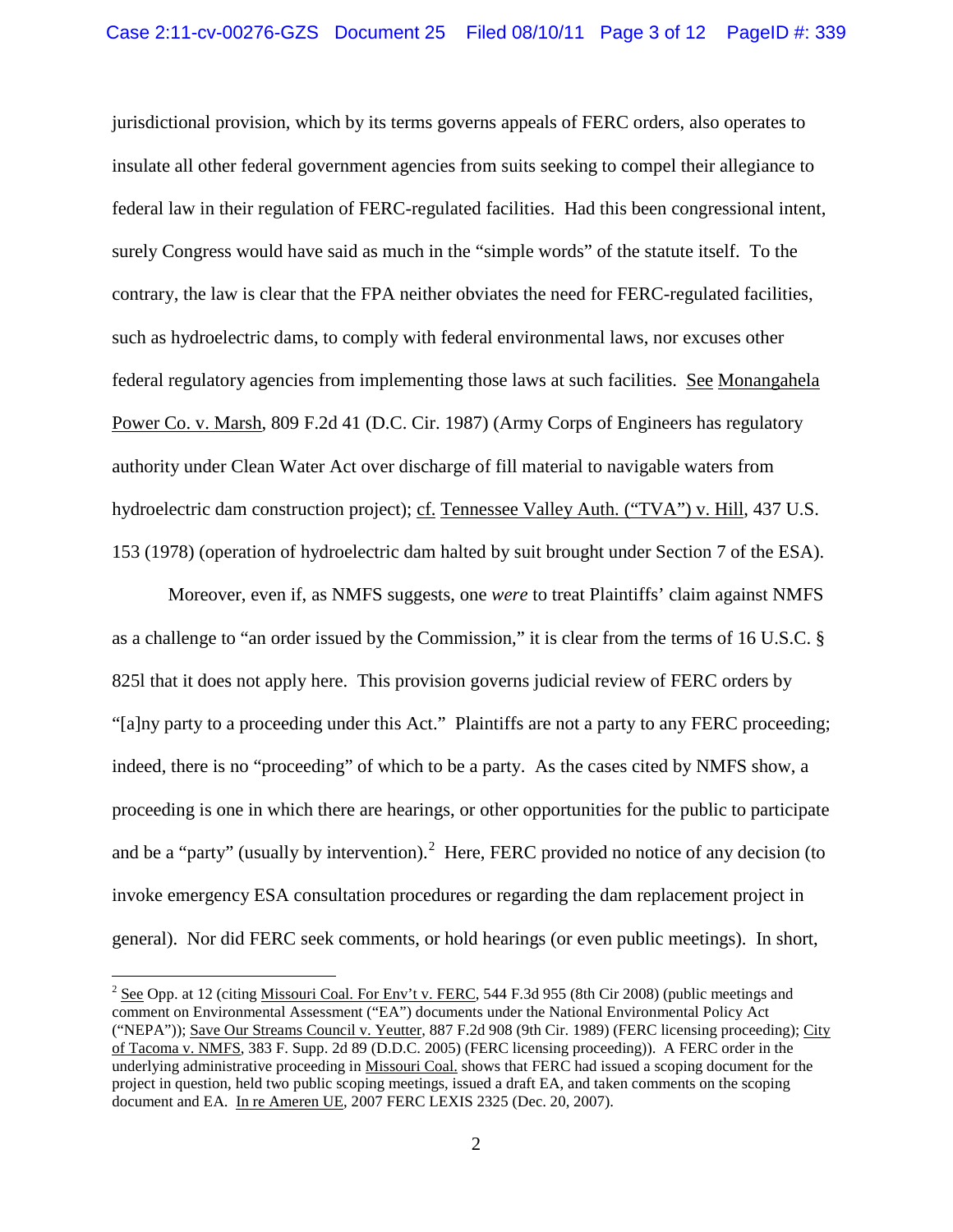there was no "proceeding" in which Plaintiffs could have intervened.<sup>[3](#page-3-0)</sup>

Further, FERC takes the position that members of the general public may intervene in "post-licensing" proceedings (those that take place after the dam has been licensed) only where the FERC decision "entails a material change in the plan of project development or in the terms and conditions of the license." Notice Rejecting Request for Rehearing, 115 F.E.R.C. P61,087; 2006 FERC LEXIS 928 (Apr. 21, 2006).<sup>[4](#page-3-1)</sup> In fact, FERC has used this rationale to deny an intervention request by an environmental organization in Maine even where that organization had been a party to the earlier licensing proceeding for the dam in question. Id. As FERC has already determined that the Worumbo reconstruction project "will not require an amendment" to the dam's license, $5$  an intervention request by Plaintiffs doubtless would have been similarly rejected here.<sup>[6](#page-3-3)</sup>

#### **II. NMFS, NOT FERC, DECIDES WHEN CIRCUMSTANCES PRESENT AN "EMERGENCY" UNDER 50 C.F.R. § 402.05.**

NMFS claims it is powerless to invoke the emergency consultation procedures of 50

C.F.R. § 402.05, and argues that only the action agency can do this. Opp. at 15. This claim rings

<span id="page-3-0"></span><sup>&</sup>lt;sup>3</sup> NMFS cites to a FERC regulation, 18 C.F.R. § 385.1902(a), which provides that any "staff action" taken pursuant to delegated authority is "subject to a request for rehearing under Rule 713," and argues that the July 12 letter falls within this provision. Opp. at 3, 12. However, Rule 713 provides that "A request for rehearing by a *party* must be filed not later than 30 days after issuance of any final decision or other final order in a proceeding." 18 C.F.R. § 385.713(b) (emphasis added). This, of course, is consistent with the language of the statute itself, and it begs the question of how Plaintiffs, or any other member of the public, might "intervene" in that letter, especially after it has already been issued.

<span id="page-3-1"></span><sup>&</sup>lt;sup>4</sup> The other exceptions are where the decision "could adversely affect the rights of a property holder in a manner not contemplated by the license, or is being appealed by an agency or entity specifically given a consultation role with the respect to the filing." Id.

<span id="page-3-2"></span> $<sup>5</sup> FERC$  made this statement in a May 19, 2010, letter to Miller. Plaintiffs will file that document with the Court and</sup> request judicial notice of its contents.

<span id="page-3-3"></span><sup>&</sup>lt;sup>6</sup> Finally, the FERC appeal process, even where available, would be unlikely to accommodate the kind of fastmoving situation as is presented by true emergencies. A request for intervention must first be made and granted, and FERC then has thirty days to respond to a request for intervention/rehearing, and judicial review is not available in the interim. See 16 U.S.C. §§ 825l(a)&(b). As FERC need not stay its order while that request is pending, see id. § 825l(c), any challenge to the invocation of "emergency" consultation is likely to be moot by the time the case is actually heard by the Court of Appeals.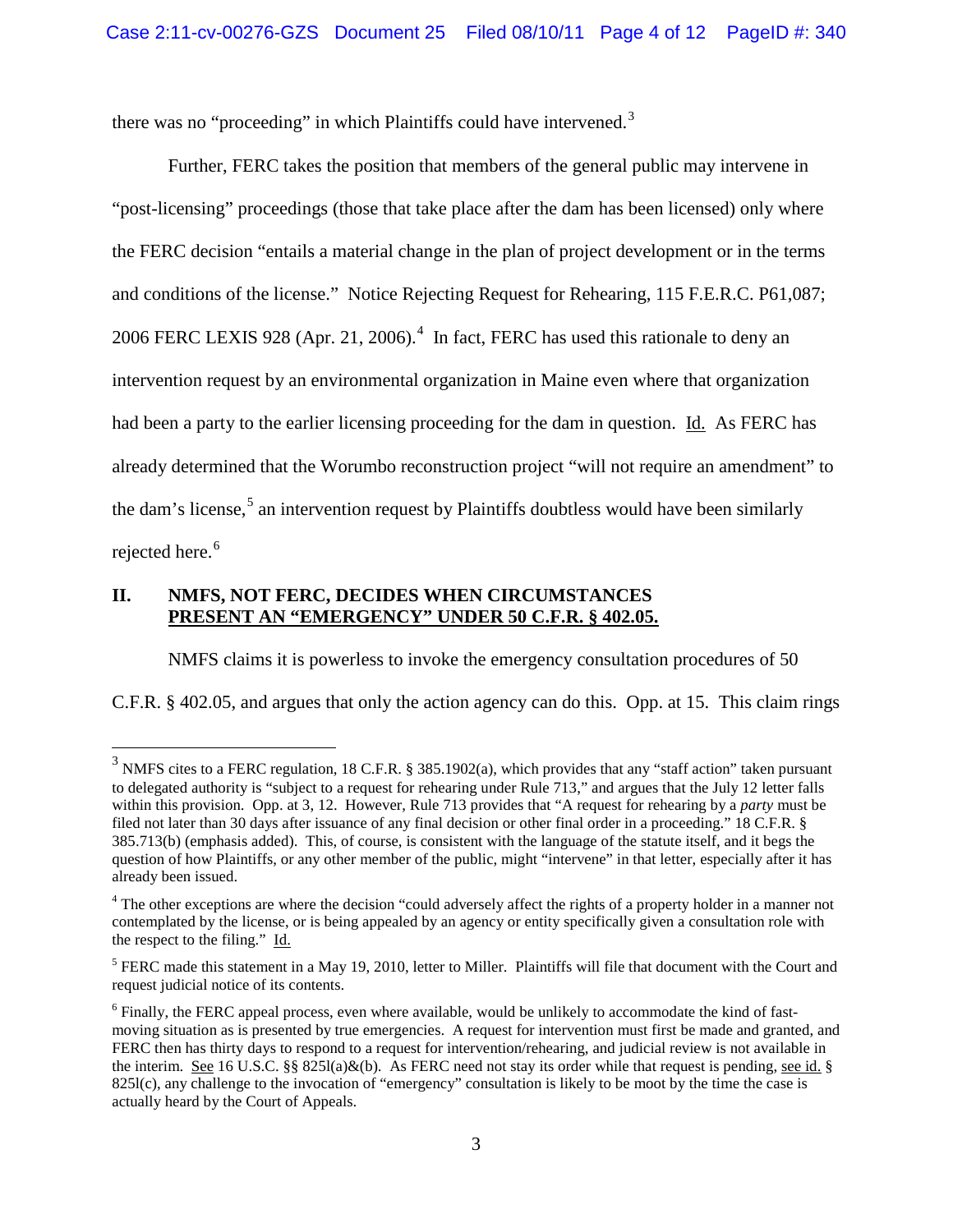hollow, given that the record shows FERC *requested* that NMFS use emergency consultation procedures (Am. Compl. Ex. 1) and NMFS *granted that request* (Am. Compl. Ex. 10). At issue here, as in Washington Toxics Coal. ("WTC") v. U.S. Dep't of Interior, 457 F. Supp. 2d 1158, 1194-96 (W.D. Wash. 2006), is a finding of emergency circumstances *declared by NMFS*.

As a matter of law, the Services have the duty to decide whether the emergency consultation procedures of 50 C.F.R. § 402.05, which they promulgated, are to be used.<sup>[7](#page-4-0)</sup> (Thus, in WTC, NMFS *asked the court for deference* in interpreting this regulation. Id. at 1175-76, 11[8](#page-4-1)1.)<sup>8</sup> This is a regulation governing formal consultation, and its emergency consultation procedures can be invoked only after formal consultation is triggered (which happened here once FERC asked for formal consultation on the Worumbo project). The *Services* – not the action agency – are in charge of conducting formal consultation and ultimately writing a biological opinion. Only the *Services* can promulgate regulations implementing Section 7 (see, e.g*.*, 50 C.F.R. § 402.14(g), which details the Services' "responsibilities during formal consultation"). For NMFS to claim now that it has "no authority" to implement *its own regulation* is fundamentally to abdicate the crucial role Congress assigned to it.<sup>[9](#page-4-2)</sup>

<span id="page-4-0"></span> <sup>7</sup> NMFS cites to its own "Endangered Species Consultation Handbook" (March 1998) about not "stand[ing] in the way of the [emergency] response efforts." Opp. at 16. This *presupposes* that an emergency exists; it does not suggest that NMFS has no say in that initial determination.

<span id="page-4-1"></span><sup>&</sup>lt;sup>8</sup> Ultimately, however, the court rejected NMFS's construction as running contrary to the unambiguous terms of 50 C.F.R. § 402.05. See id. at 1194-96. Similarly, under NEPA's analogous "emergency" exception (see Motion at 12 n.10), the *consulting agency* gets whatever judicial deference may be accorded – not the action agency – even where technical considerations abound. Thus, in Natural Res. Def. Council, Inc. v. Winter, 518 F.3d 658 (9th Cir. 2008), the court looked only to the possibility (which it rejected) that the Counsel for Environmental Quality might get deference in determining whether the Navy's "long-planned, routine training exercises" were "emergencies" under 40 C.F.R. § 1506.11 – it did not look to *the Navy's* view. Id. at 680-82, rev'd on other grounds, 555 U.S. 7 (2008).

<span id="page-4-2"></span><sup>9</sup> Nor can NMFS avoid its legal responsibility to implement 50 C.F.R. § 402.05 by claiming that it is not an expert in hydroelectric dam engineering. Opp. at 15-16. One does not need to be an engineer to know that no Act of God, disaster, casualty, or national defense or security emergency has taken place. 50 C.F.R. § 402.05(a); see, e.g., WTC, 457 F. Supp. 2d at 1195 (looking to ordinary dictionary definitions of those terms). Nor does NMFS need to have engineering expertise to determine that under applicable regulations Miller has certified that Worumbo is a "low hazard structure," or to determine that FERC exempted Miller from filing Emergency Action Plans because the dam would cause no loss of life and minimal property damage if it failed*.* See Motion at 14-15. And finally, since no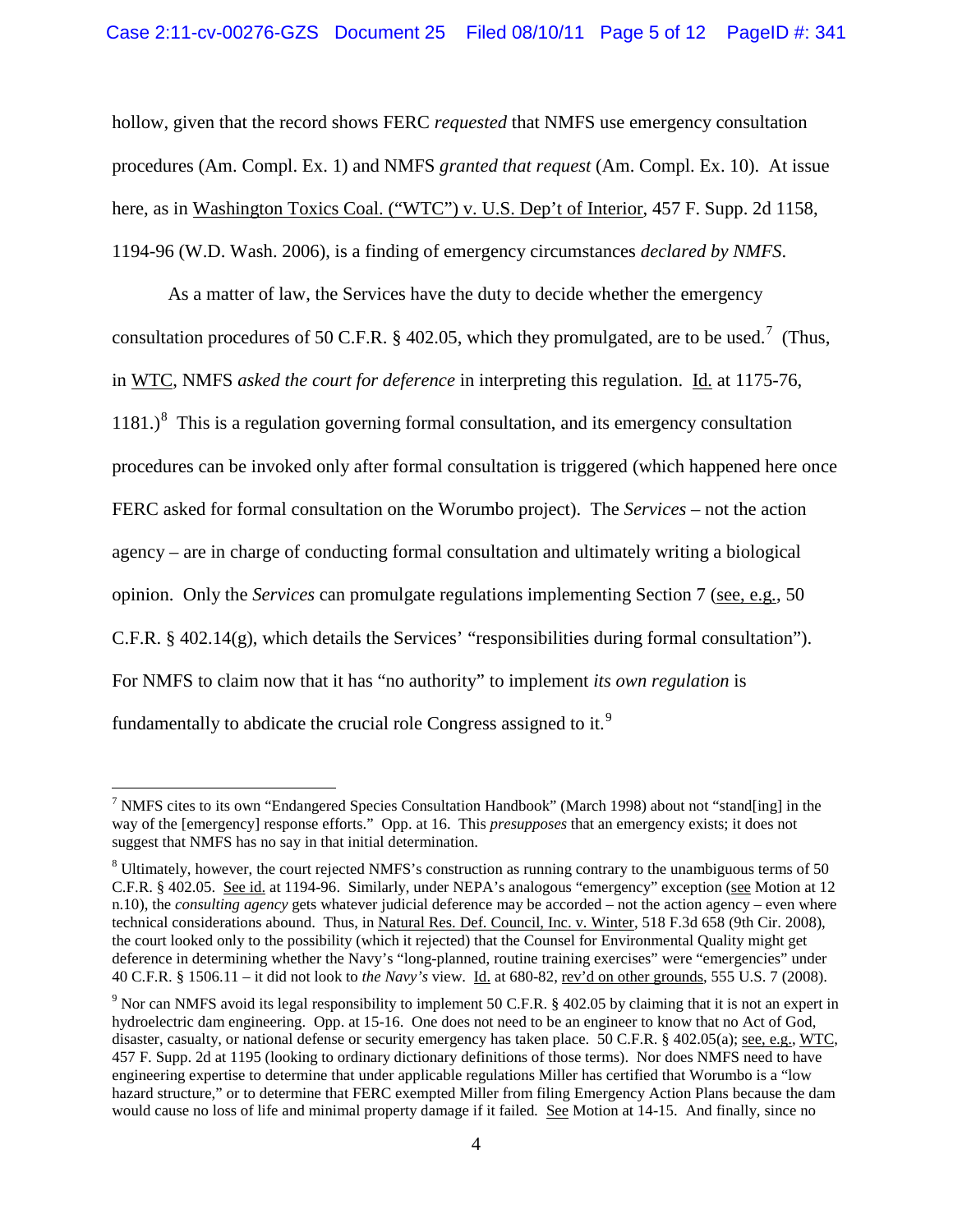#### **III. NMFS'S APPROVAL OF THE WORUMBO DAM REPLACEMENT PROJECT AS AN "EMERGENCY" IS REVIEWABLE UNDER THE APA.**

NMFS claims that its determination under 50 C.F.R. § 402.05(a) is not a "final agency action" under Bennett v. Spear, 520 U.S.154, 178 (1997), because there will be further decisionmaking culminating in the Biological Opinion once the "emergency" is over, and because only that Biological Opinion has "legal consequences." Opp. at 16-17. But allowing the complete replacement of the dam is not simply an "interlocutory step" along the basepaths – it is the whole ballgame. To note that a Biological Opinion will issue at some uncertain date "after the emergency is under control," 50 C.F.R. § 402.05(b), ignores the central thrust of Plaintiffs' claim: that by allowing the project to occur without the full protections of Section 7 consultation, NMFS will be unlikely – or worse, unable – to impose meaningful restrictions at a later date.<sup>[10](#page-5-0)</sup> See Motion at 18-19. And NMFS does not appear to dispute that any exigencies created by the potential failure of the dam can be brought "under control" by drawing down the water behind the dam or by deconstructing the dam without immediately rebuilding it, either of which would allow proper consultation to then take place. See Motion at 15-16. Thus, the unlawful determination made by NMFS on May 9, 2011, is having adverse consequences *now*.

NMFS concedes that "a shift in the timing of the Biological Opinion may be a practical effect of emergency consultation," but protests that "it is not a legal consequence" because "FERC's and its licensee's rights and obligations to comply with the ESA remain unchanged." Opp. at 17 & n.21. This is simply not true. Any determination made by NMFS about whether the emergency exception applies would be given due deference by any federal court that might

 $\overline{a}$ 

engineering (or any other) reason was proffered to justify treating the need to *rebuild* the dam as an emergency once the old section is taken down, any lack of engineering expertise was not relevant to that determination.

<span id="page-5-0"></span><sup>&</sup>lt;sup>10</sup> Thus, NMFS's admission that the Biological Opinion *will* satisfy **Bennett** effectively concedes the point: this is the analysis that the agency should have done *prior* to allowing the rebuild, and will never again be in a position to do as effectively *after* the rebuild is complete. (The Biological Opinion must evaluate all impacts of Worumbo dam, not merely the construction project, see discussion at p. 8, below, and Murphy Decl. ¶ 22.)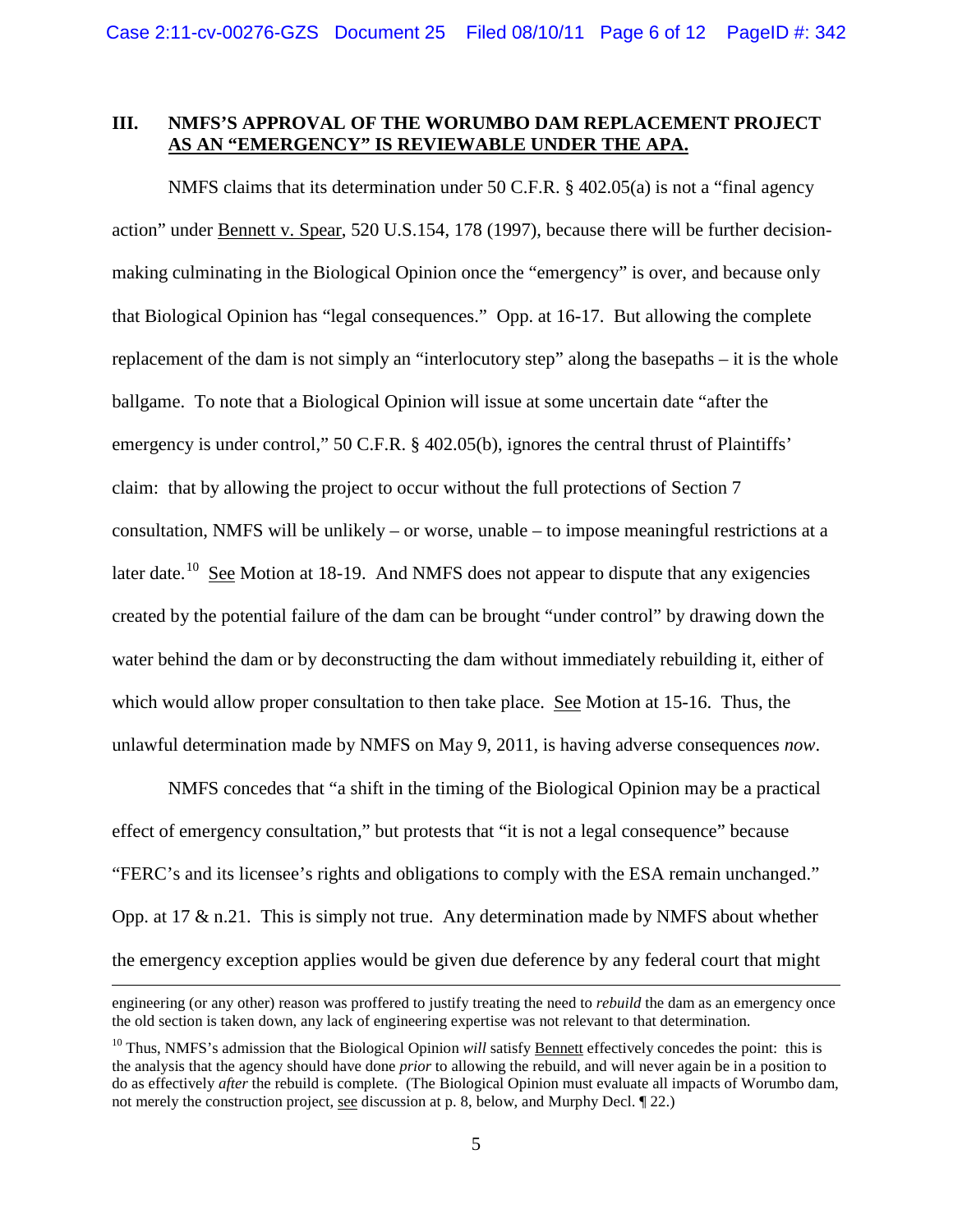later review FERC's action. See generally Hill v. TVA, 549 F.2d 1064, 1070 (6th Cir. 1977) (noting that, although "[t]he Secretary [of the Services] is not empowered to veto the final actions of [federal] agencies, … his compliance standards may properly influence final judicial review of such actions"), aff'd, 437 U.S. 153 (1978).<sup>[11](#page-6-0)</sup>

# **IV. THE DECISION TO INVOKE EMERGENCY CONSULTATION WAS ARBITRARY AND CAPRICIOUS, AN ABUSE OF DISCRETION, AND NOT IN ACCORDANCE WITH LAW.**

NMFS claims that it acted rationally in deciding to delay formal consultation until after the entire Worumbo reconstruction project is completed. Opp. at 18-20. NMFS can only make this claim, however, by completely ignoring the very part of the Worumbo reconstruction project that is the focus of this proceeding: the construction of a brand new dam after the old one – *and any purported emergency* – has been removed. See Motion at 16.

The fact that NMFS's expertise is in fish biology and not dam engineering is beside the point, because the only "emergency" for which FERC provided it *any* rationale was the urgency of removing (but not of replacing) the aging timber crib dam. Tellingly, in its brief NMFS focuses solely on evidence regarding the probability of the dam's failure and the possible effects of such failure, Opp. at 7-8, 19-20, and not on any need, urgent or otherwise, for dam replacement once the threat of failure has been abated. NMFS's decision to extend the emergency consultation period past the point at which the emergency is brought "under control" by removal of the old structure not only violates the express terms of its own regulation, 50 C.F.R. § 402.05(b), but has no basis whatsoever in the administrative record. The decision is, on

<span id="page-6-0"></span><sup>&</sup>lt;sup>11</sup> The case cited by NMFS on this point, Fairbanks North Star Borough v. U.S. Army Corps of Eng'rs, 543 F.3d 586 (9th Cir. 2008), does not assist it. Opp. at 17. There, the Court found no "legal effect" to a *jurisdictional* determination by the Corps – since "the federal courts have the final say" on such matters, later reviewing courts would not give "any particular deference" to this finding. Id. at 594-95. As Fairbanks also noted, federal courts "do not defer to the agency's position on whether agency action is final" under the APA. Id. at 591.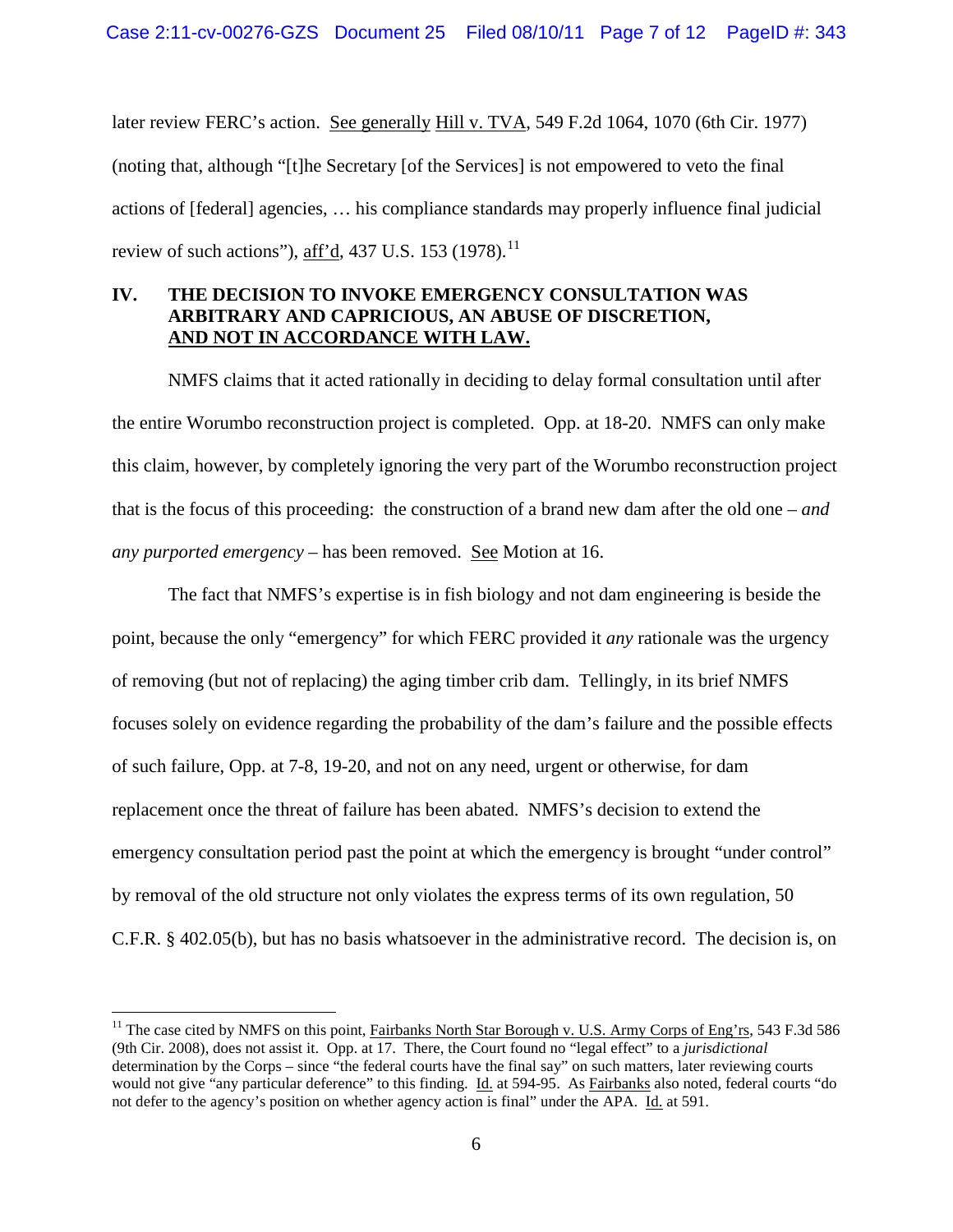its face, irrational,  $^{12}$  $^{12}$  $^{12}$ 

# **V. THE DECISION TO REPLACE WORUBO DAM WITHOUT FULL PRIOR CONSULTATION IS LIKELY TO CAUSE IRREPARABLE HARM.**

NMFS's analysis of the irreparable harm prong of the preliminary injunction analysis is deeply flawed.

First, NMFS attempts to hold Plaintiffs to a showing of harm that is inapplicable to most cases, including this one, involving improper consultation under ESA Section 7. While Plaintiffs must indeed demonstrate that irreparable harm is "likely," they need not, as NMFS argues, prove that such harm "rises to the level of injury to the species as a whole." Opp. at 20. The principal authority NMFS cites for this proposition, Water Keeper Alliance v. U.S. Dep't of Defense, 271 F.3d 21 (1st Cir. 2001), expressly limits its holding on irreparable harm to the facts of that case, which placed it "outside of [TVA v.] Hill and outside of the reach of Massachusetts v. Watt, 716 F.2d 946 (1st Cir. 1983)." 271 F.3d at 34 (plaintiff was unlikely to succeed on merits, and Navy may already have produced the "functional equivalent" of the biological assessment plaintiff sought). Here, in contrast, Plaintiffs have made a strong showing of likelihood of success, and the federal agencies agree that formal consultation is required – they simply want to wait to conduct it until after it is too late to have any meaning. Accordingly, cases like TVA v. Hill

<span id="page-7-0"></span> $12$  NMFS is also wrong in claiming that FERC's faulty analysis regarding whether the failure of the timber crib would pose an "emergency" is beyond the scope of this Court's review. Opp. at 18. To determine whether NMFS's decision was arbitrary, capricious, or unlawful, the Court will need to examine the information that NMFS considered, as well as information it arguably should have considered but did not. See, e.g., Am. Compl. ¶¶ 32-42. While judicial review under the APA generally is confined to the administrative record upon which the agency made the determination being challenged, "a court may consider evidence outside the record 'to see what the agency may have ignored'" in making its determination. Hough v. Marsh, 557 F. Supp. 74, 84 n.12 (D. Mass. 1982) (citation omitted); see also Geer v. Federal Highway Admin., 975 F. Supp. 39, 44-45 (D. Mass. 1997) (looking at extrarecord materials "to show factors the agency should have considered, but did not"); Strahan v. Linnon, 966 F. Supp. 111, 114 (D. Mass. 1997) (same); Conservation Law Found. v. Clark, 590 F. Supp. 1467, 1475 (D. Mass. 1984) (same). Here, the Court cannot meaningfully determine whether NMFS's decision to allow "emergency" consultation – and to forego formal consultation until *after* the Wormbo dam is entirely rebuilt – passes muster under the APA unless it learns the complete story. See generally Dubois v. U.S. Dep't of Agric., 102 F.3d 1273, 1284 (1st Cir. 1996) (reviewing court must "determine whether the [agency] has considered the relevant factors and articulated a rational connection between the facts found and the choice made.").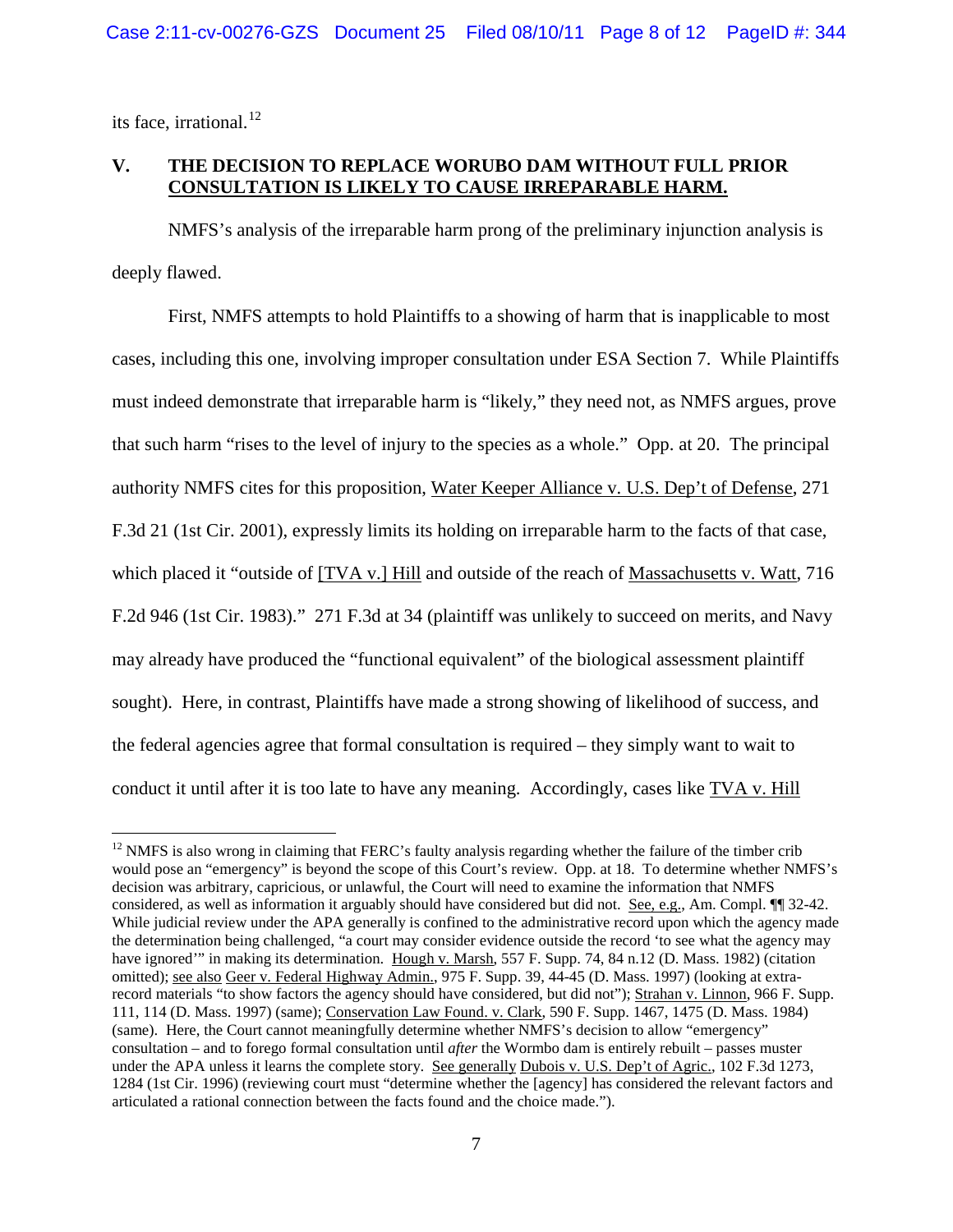(which "restricts the equity power of the court" in Section 7 cases, 271 F.3d at 34) and Watt (holding that irreparable harm occurs when agency decisions are made without the "informed environmental consideration" mandated by statute, 716 F.2d at 952) *are* applicable here. See also Motion at 17-19 (citing others). Under this standard, Plaintiffs need only show that the activity at issue presents a *risk of harm* to the species.<sup>[13](#page-8-0)</sup>

Second, NMFS artificially restricts its consideration of potential harm only to impacts directly "arising from the safety repairs." Opp. at 21-22; see also Murphy Decl.  $\P$  14, 16, 17. Yet, according to NMFS's own Consultation Handbook and regulations, the timber crib replacement project triggered formal consultation not just on the demolition and construction project itself, but also on all aspects of the Worumbo dam's design, construction, and operation. Consultation Handbook § 4.5(A), p. 4-27 (defining interrelated or interdependent actions); 50 C.F.R. § 402.02 (definition of "effects of the action"). Because Worumbo cannot function as a hydroelectric dam without the timber crib section needed to create the impoundment, the dam itself is "interrelated and interdependent" with the construction project. And because NMFS must therefore consult regarding the impacts of the full dam itself (as well as of the construction project) on the species and its critical habitat, see Murphy Decl. ¶ 22, the irreparable harm analysis regarding NMFS's *failure* to complete such consultation must be equally wide in scope.

<span id="page-8-0"></span><sup>&</sup>lt;sup>13</sup> Thus, the Section 9 "take" cases cited by NMFS are inapposite. Opp. at 20. In the Section 9 context, the consulting and acting agencies have already determined what will be necessary to conserve the species, and putative plaintiffs thus can readily show what further acts are apt to imperil the species. In the Section 7 context, it has not yet even been determined whether the activity should be allowed to occur at all. Given this uncertainty, and the paramount importance placed by Congress on species preservation, irreparable harm stems from the fact that the uninformed decision on the risky activity (and, in many cases, the activity itself) *cannot be undone*. Winter did not change this analysis; the Supreme Court found no harm from the procedural violation at issue there because 40 years of naval sonar training exercises had revealed little risk to marine mammals. 129 S.Ct. at 376. Cf. also Parnell v. U.S. Army Corps of Eng'rs, -- F.3d --, 2011 WL 2718144, at \*13 (8th Cir. July 14, 2011) (applying First Circuit's long-enunciated NEPA "irreparable harm" standard in light of Winter). Here, of course, the historical record indicates that dams *do* threaten the extinction of the Atlantic salmon.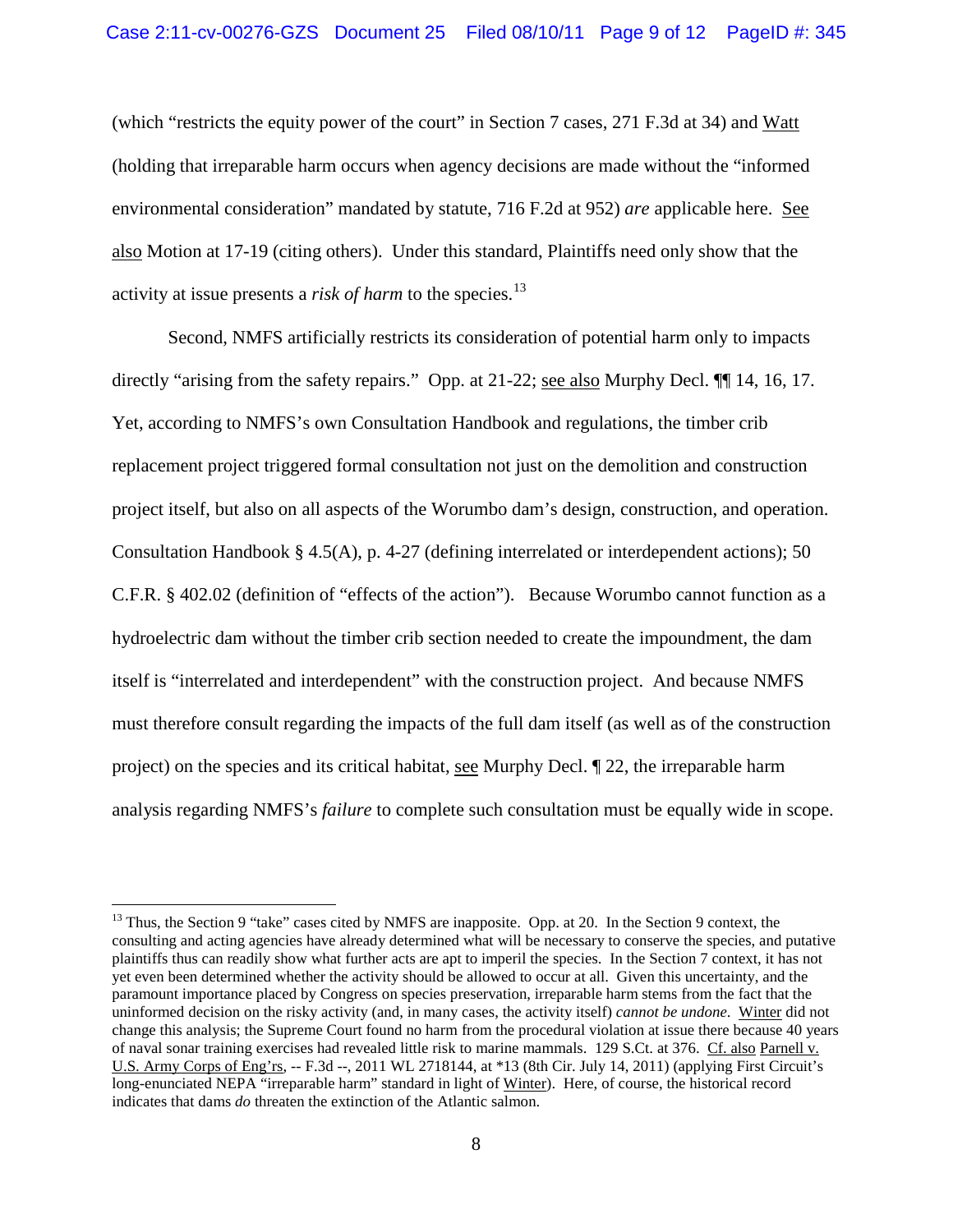Third, the immediate rebuilding of a major portion of the Worumbo dam – rather than letting that part of the river run free pending completion of formal consultation – will, in fact, cause and contribute to irreparable harm to the species. NMFS's attempt to deny this, by emphasizing the low numbers of Androscoggin River salmon (in an attempt to minimize their importance to efforts to bring the species back from the brink of extinction), Opp. at 8-9, 22; Murphy Decl. ¶¶ 9-11, flies directly in the face of NMFS's own scientific and legal findings. In fact, precisely *because* there are so few salmon in the Androscoggin, harming or killing even one fish in this case *does* in fact have implications for the survival of the Gulf of Maine Distinct Population Segment ("GOM DPS"), for reasons of: maintaining spatial distribution throughout the critical habitat (which is needed to "reduce extinction risk from genetic risks and demographic stochasticity," 74 Fed. Reg. 29,344, 29,348 (June 19, 2009)); maintaining riverspecific genetic adaptations (a unique feature of the GOM DPS, id. at 29,347) and overall genetic diversity ("maintaining sufficient levels of genetic variability and structure is of utmost importance," id. at 29,353); and meeting NMFS's own criteria for Atlantic salmon recovery (which depends on building self-sustaining populations of wild-origin salmon within *each* of three "salmon habitat recovery units," or SHRUs, one of which includes the Androscoggin; salmon numbers in the Penobscot, which is in a different SHRU, are thus irrelevant to Worumbo's impact, e.g., id. at 29,362 (Response to Comment 16), 29,361 (Response to Comment 15), 29,382). For these reasons and because of the documented impacts of dams on salmon and their habitat, NMFS would certainly not allow the construction of a completely new dam in the Androscoggin River without formal consultation, and irreparable harm will accrue to the species if it allows such construction at Worumbo now.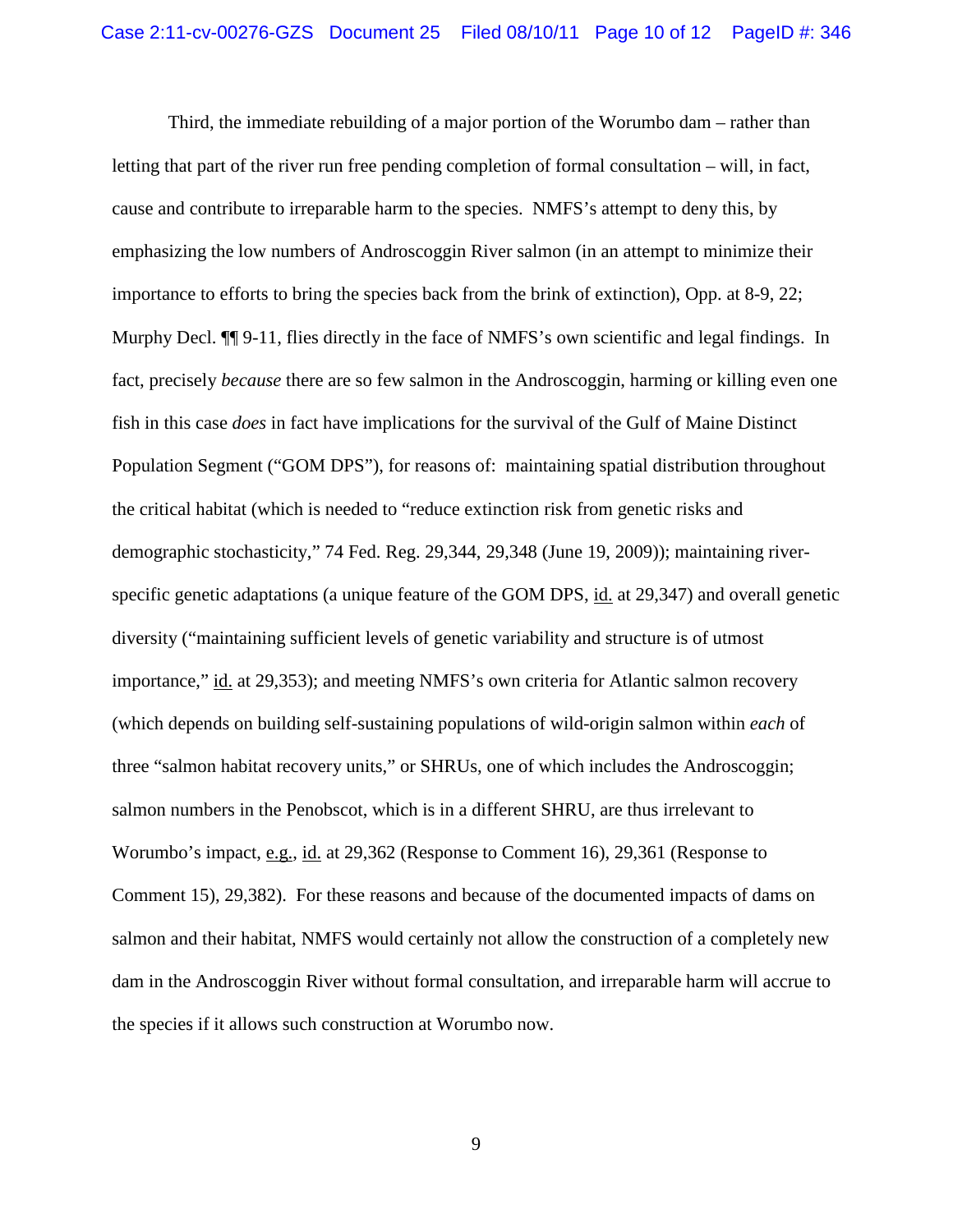### **VI. THE EQUITIES AND THE PUBLIC INTEREST FAVOR AN INJUNCTION.**

NMFS also argues that the balance of the equities favors preserving their unlawful decision because the "recommendations" it has given FERC on "minimizing the effects" *of the dam rebuilding process* on endangered Atlantic salmon outweigh the risk of allowing that dam to be completely rebuilt, and ostensibly to stand for another 100 years, without first making the proper determinations mandated by Section 7. Opp. at 23-24. Especially given the agency's well-documented opinions on the harms to salmon that are typically occasioned by dam *operations*, this is nonsense. [14](#page-10-0) The fact that the requested injunction does not name FERC or Miller is not "[c]ritical" –those entities are highly unlikely to proceed without formal consultation once the cover provided by NMFS's faulty determination is removed. See generally Lone Rock Timber Co. v. U.S. Dep't of Interior, 842 F. Supp. 433, 437 (D. Or. 1994) (agencies acting at variance with NMFS consultation findings "will almost certainly be found to have acted arbitrarily and capriciously and contrary to law"). Lastly, issuing an injunction to enforce dulypromulgated ESA regulations will not "wreak havoc on the administration of the ESA." Opp. at 24. Judicial review under the APA will remain limited to "final agency actions," and in *true* exigencies – where (unlike here) the activity giving rise to expedited consultation generally will be brought under control within a matter of days (and may escape public notice altogether) – there will be little opportunity for "meddlesome" public interest litigation.

#### **CONCLUSION**

For the reasons set forth above, Plaintiffs' motion should be granted.

Dated: August 10, 2011

*/s/ David A. Nicholas /s/ Bruce M. Merrill*

<span id="page-10-0"></span><sup>&</sup>lt;sup>14</sup> Moreover, there is no reason to believe that FERC and Miller will not continue to follow the "conservation" recommendations" even if this Court overturns NMFS's "emergency" determination.